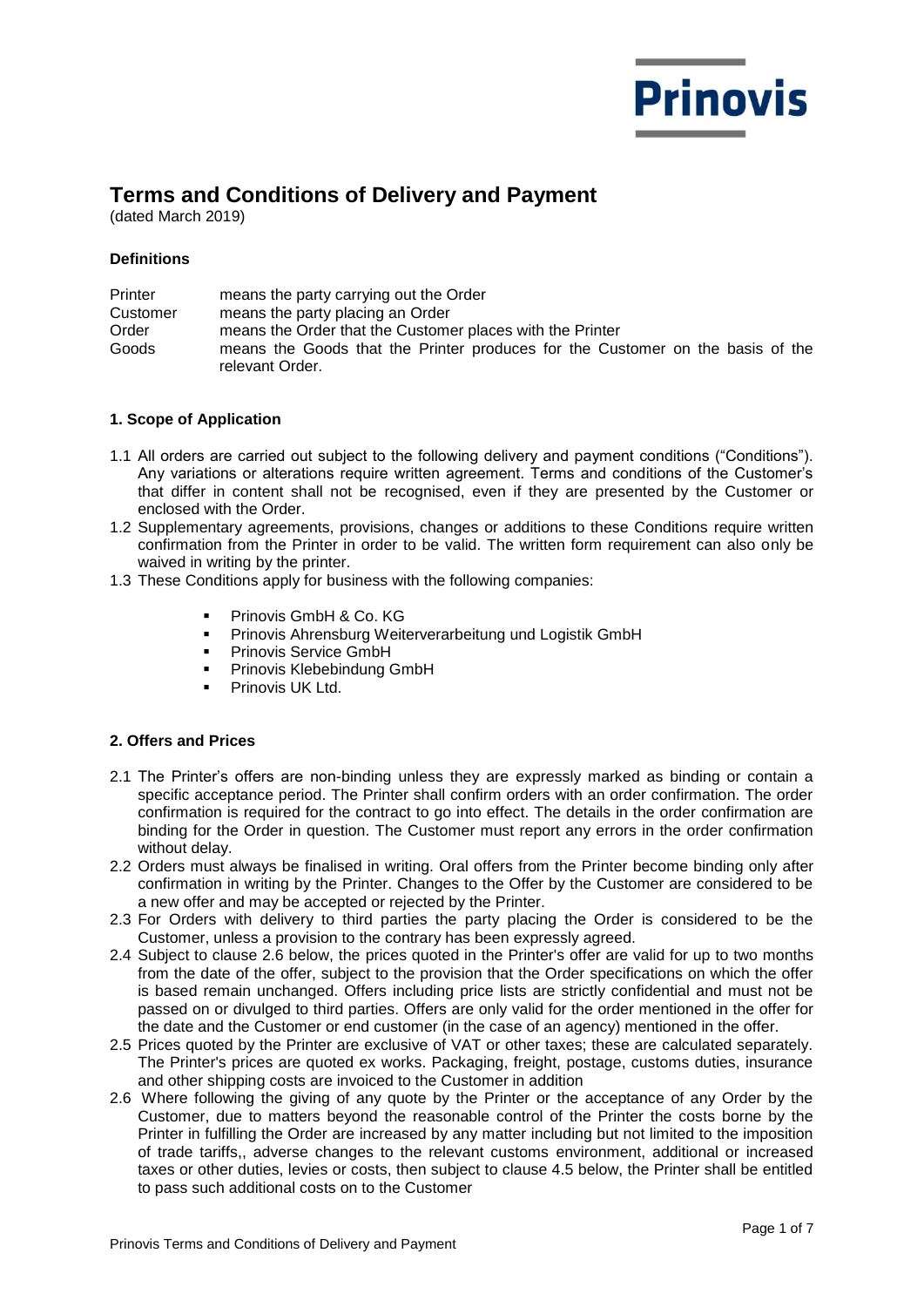

- 2.7 Unless agreed otherwise, all prices are quoted in the currency of the country in which the Printer is based. Payments must also be made in this currency. In cases where the Printer agrees to be paid in other currencies, the Printer shall be entitled to increase the price to be paid in that currency in order to take exchange rate fluctuations between the date of the offer and the date of fulfilment of the Order into account.
- 2.8 The prices quoted in the offer are based on material, personnel and raw materials prices at the time the bid is prepared. For regular and ongoing Orders, the Printer is entitled to adjust prices from time to time in line with reasonably demonstrated fluctuations in materials, personnel and raw materials prices following prior notification to the Customer. This also applies if order placement and order fulfillment take place more than six months apart.
- 2.9 The Printer shall carefully prepare all offers. However, in the event of obvious errors (typographical errors, obvious miscalculations, etc.), the Printer shall entitled to correct these errors without further liability.
- 2.10 Subsequent changes to the order that the Customer desires are possible with the Printer's approval and within the scope of the Printer's available technology and capacities. Additional costs due to subsequent changes by the Customer's request or additionally ordered services (including associated machine stoppage, costs for obtaining additional paper and costs for shift changes) are invoiced to the Customer additionally. Repeat print proofs requested by the Customer because of negligible deviations to the template also count as subsequent changes, as do scheduling changes desired by the Customer after the order is placed.
- 2.11 Sketches, drafts, typeset proof, print proofs, galley proofs, changes to data delivered or transmitted and similar preliminary work asked for by the Customer are invoiced additionally. The same applies to data transmissions (e.g. via ISDN or DSL).
- 2.12 In case of cancellations, the Customer must pay the Printer for all costs incurred by the Printer up to the point of cancellation or due to the cancellation incl. any stoppage time. Any materials already procured or goods already manufactured must be assumed and paid for on short notice by the Customer. In addition, for short-notice cancellations (4 weeks before agreed data delivery) an extra processing fee of 10% of the Order value shall be charged in any case, with the minimum amount being GBP 2,500 (EUR 3,000). The Printer reserves the right to assert claims for further damages.

#### **3. Payment**

- 3.1 The invoice is issued according to the date of delivery, partial delivery or readiness for delivery. Payments must as a rule be received by the Printer without deductions within 10 days from the date of the invoice. Any cash discount agreements do not apply to freight, postage, insurance or other shipping costs. Bills of exchange are only accepted for payment following special agreement and without cash discount. Interest and expenses are to be paid by the Customer. They must be paid by the Customer immediately. The Printer is not liable for the timely presentation, protestation, information and return of the bill of exchange in case of non-redemption, unless the Printer or its agents are guilty of acting with intent or gross negligence. The deadline for any Customer objections to an invoice is 10 days from the date of the invoice.
- 3.2 Appropriate advance payment may be requested for extraordinary preparatory work. Extraordinary preparatory work includes, in particular: Print proof, any editorial and/or reproduction work before the start of printing. For larger orders, the Printer is also entitled to issue interim invoices. If unusually large volumes of paper are used, the Printer is entitled to request immediate payment and/or advance payment.
- 3.3 The Customer must provide details of its creditworthiness on request. If there are indicators (even post-contract) that settlement of the invoice may be at risk due to the Customer's inability to pay, the Printer may demand advance payment as well as hold back Goods not yet delivered and stop further work until an advance payment or another security has been provided. Such an indicator is, for example, a negative credit report by a credit insurer. The Printer also reserves these rights if the Customer defaults on payments for any deliveries that are based on the same legal relationship.
- 3.4 Should a Customer's business situation deteriorate in such a way that further business dealings are not to be expected (not however without allowing the Customer to comment on its business situation), at the latest however when an application for initiating (preliminary) insolvency proceedings on the Customer's assets, the Printer is entitled to terminate the contract for good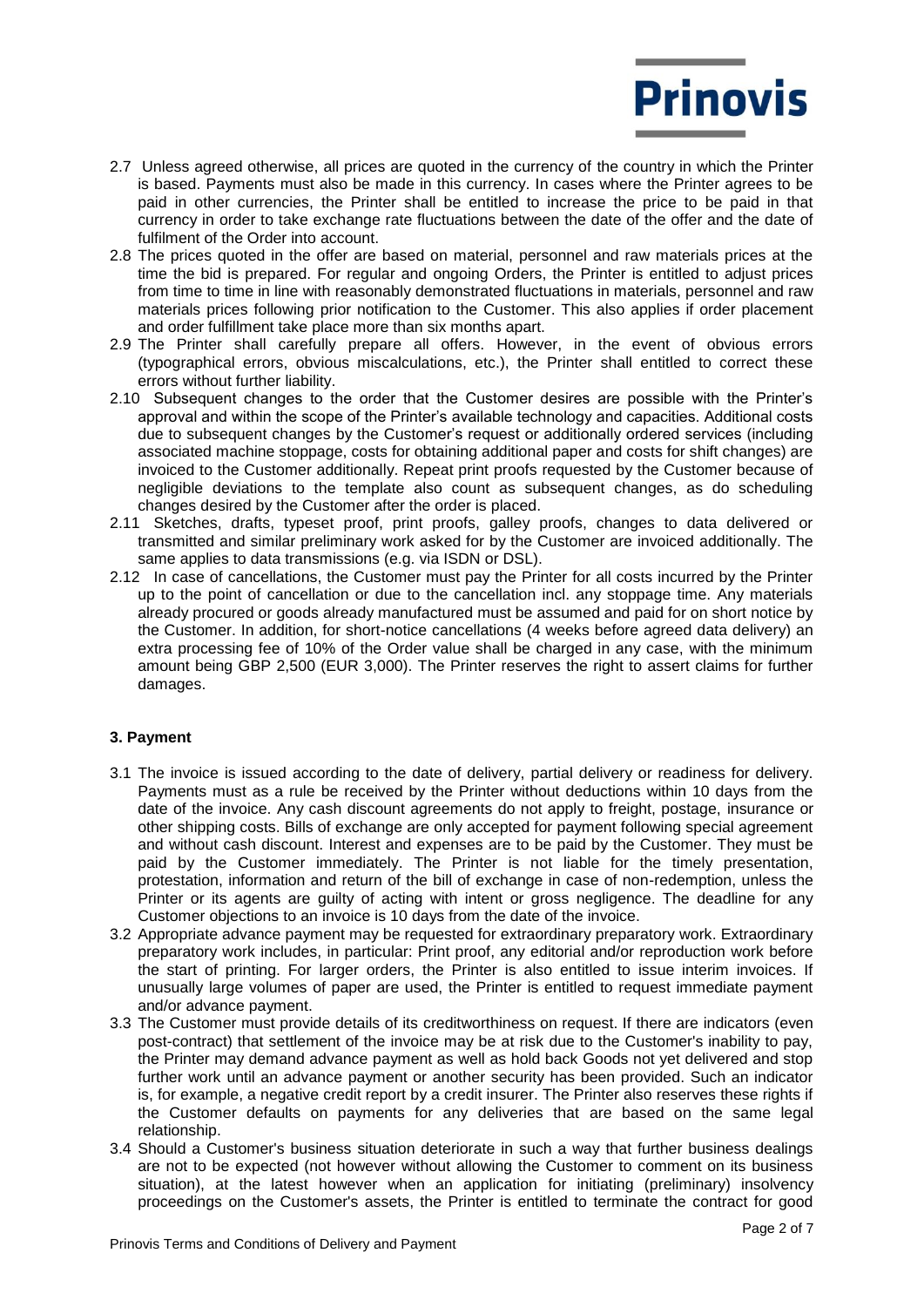

cause without notice. This applies also if the Customer defaults on the payment of an invoice more than once.

- 3.5 Default on payment incurs default interest of 8% above the current base rate. The Printer expressly reserves the right to claim further damages due to default. If the Customer does not pay the invoice including additional charges in accordance with number 2.5 within 10 days of receipt of the invoice and delivery of the Goods, it shall be in default even without a warning.
- 3.6 The Printer is entitled to set off against any amounts owed by the Customer or any member of the Customer's group. The Customer may only balance or exercise a right of retention with undisputed or legally binding claims or claims arising from the same legal relationship.

#### **4. Provision and Delivery of Services**

- 4.1 Place of order fulfilment is the particular location of the Printer. Delivery terms are FCA Prinovis UK (Incoterms 2010). If the Customer requests shipping of the Goods, the risk is transferred to the Customer as soon as the shipment is handed over to the person carrying out the transport or as soon as the Goods are prepared for shipment in a timely fashion. The Customer is responsible for unloading the Goods at the place of destination. For the avoidance of doubt the Customer shall be responsible for costs of shipping including any import or export duties, and the Printer shall not be responsible for any delays arising as a result of shipment.
- 4.2 Delivery dates are target guidelines only and are valid only if expressly confirmed in writing by the Printer. Delivery dates not fixed dates unless expressly stated as such by the Printer in writing.
- 4.3 If the Printer delays performance of a service, the Customer must give the Printer an appropriate extension date for fulfillment. If the Order is not fulfilled by the extension date, the Customer is entitled to withdraw from the delayed Order provided that the Printer is responsible for the delay. This clause does not change the burden of proof.
- 4.4 If the Customer requests changes to the Order that influence the duration of production, the delivery deadline shall be extended accordingly. The Printer shall inform the Customer about the effects of the changes on the delivery time.
- 4.5 In case of production issues at the Printer operations or those of a subcontractor, e.g. due to strike, lock-out, or any other acts of Force Majeure (cf. number 8.3) the agreed delivery time shall be extended by the length of the disruption. If the Customer cannot be expected to accept any further delay, it may cancel each Order which due to one of the aforementioned events cannot be fulfilled by the Printer, or place the Order elsewhere. The Printer cannot be held liable in such cases. If due to matters referred to in 2.6 the increased costs passed to the Customer are considered by the parties (acting reasonably) to be material, then the Customer may cancel any Orders which are subject to the increased costs and have not yet been performed in whole or in part by the Printer. The Printer cannot be held liable in such cases.
- 4.6 The Printer is entitled to assign the execution (rights and obligations) of this order to third parties, especially affiliated companies within the Bertelsmann group. The Printer is liable for the agents it hires as for its own culpable conduct.
- 4.7 The Printer has the right to retain print and stamp originals, manuscripts, raw materials and any other items delivered by the Customer until all receivables due from the business connection have been paid in full.
- 4.8 In accordance with its duties as per the packaging regulations, the Printer shall take packaging back. (This does not apply to Prinovis UK Ltd.). The Customer may return packaging to the Printer's site of operation during normal business hours with sufficient prior notification, unless a different receiving/collection point has been designated to the Customer. The packaging may also be returned to the Printer at the time of delivery. Packaging is only accepted back immediately after the delivery of the Goods; for subsequent deliveries only after sufficient prior notification and provision. The costs of transporting the used packaging are borne by the Customer. If a named reception/collection point is further away than the Printer's operating site, then the Customer only bears the transport costs that would arise for the distance to the Printer's operating site. The packaging accepted for return must be clean, free of foreign matter and sorted by types of packaging. Otherwise, the Printer is entitled to claim the additional disposal costs from the Customer.
- 4.9 The Printer supports the "Cologne pallet exchange" (this does not apply to Prinovis UK Ltd). If delivery from the Printer to the Customer is carried out on Euro pallets, the loaded Euro pallets shall become the property of the Customer. The Customer undertakes to return empty Euro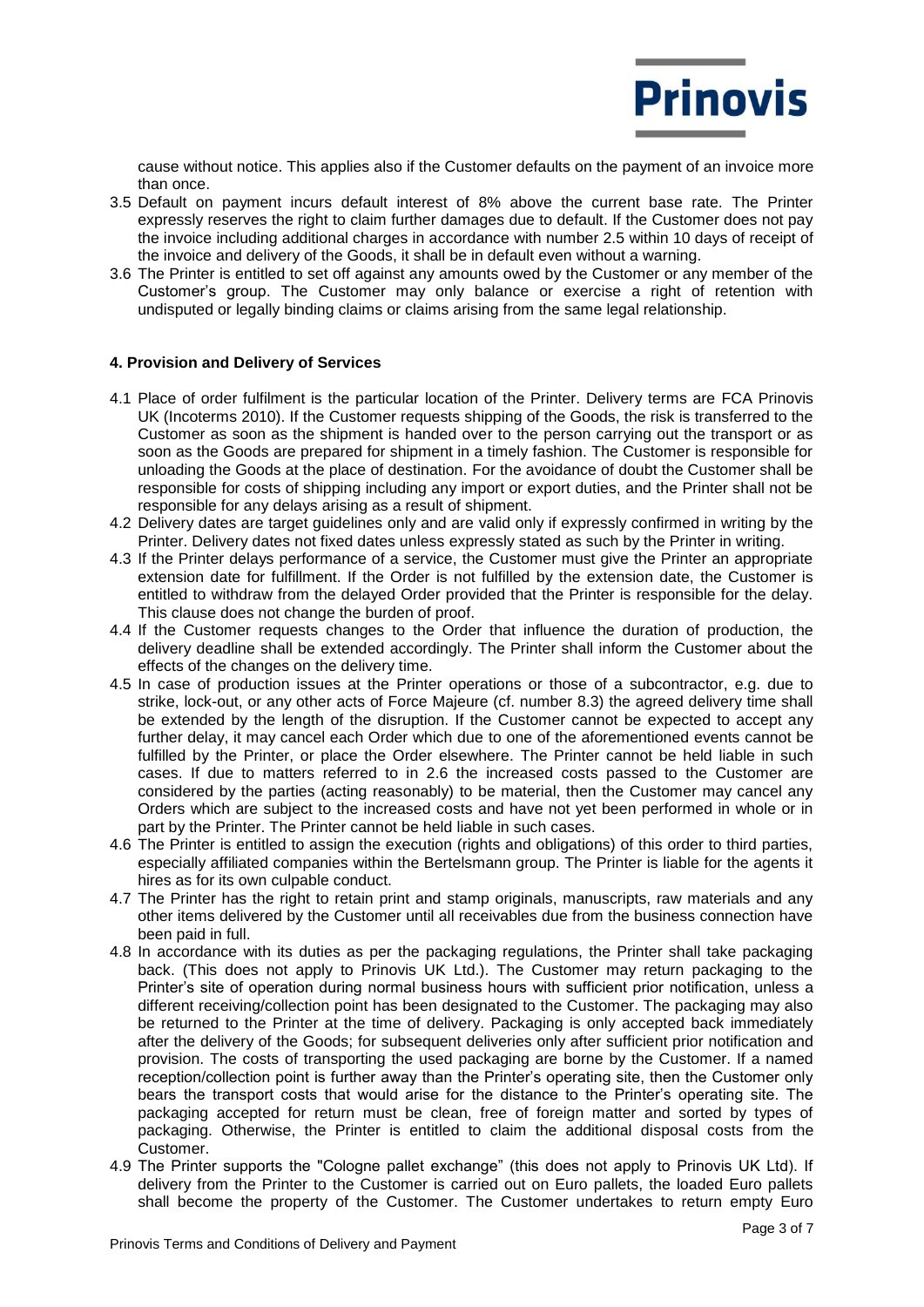

pallets of the same kind and quality to the carrier (shipping contractor, freight company) in exchange for the loaded Euro pallets received. The exchange capability is regulated by UIC Standard 435-4. If the carrier does not receive an equivalent return from the Customer, the Customer is obligated to compensate the Printer for the resulting damages.

## **5. Supplies from the Customer**

- 5.1 It is the Customer's responsibility to provide any materials (data, paper, inserts, etc.) on time, free from defects and in sufficient quantities. The Printer is not liable for any delays or defects that arise due to late, defective or incomplete supplies from the Customer. The Printer has no duty to examine any supplies from the Customer or third Parties commissioned by the Customer. This does not apply for material that obviously cannot be processed or data that is illegible. It is expressly stated that printed data will not be checked for accuracy of content or freedom from typographical or typesetting errors. The Customer must ensure that any samples of Goods supplied may be legally distributed in the particular country of destination and must provide the Printer with any required customs information. The Customer will reimburse the Printer for all costs arising from insufficient or late supplies from the Customer (including machine stoppage, shift changes, etc.).
- 5.2 Data: The Customer must install up-to-date virus software prior to the transmission of any data. The data protection is solely the Customer's responsibility. The Printer is entitled to make a copy. Data supplied by the Customer must comply with the guidelines made known by the Printer and be provided in a timely fashion before the start of printing. If data is not provided according to the guidelines or by the agreed dates, then adherence to the delivery dates and quality cannot be guaranteed. The Printer is not liable for any data loss or destruction during transmission. Under no circumstances shall the Printer be liable for the cost of restoring data. If the Customer transmits personal data to the Printer, such data shall be secured and encrypted using up-to-date technology and transmitted via ftp or sftp.
- 5.3 Materials: For materials supplied by the Customer (especially paper), the quantity, specifications and associated dates shall be agreed in advance with the Printer. If the dates and/or quantities are not adhered to or if the Customer supplies defective materials, the Printer shall accept no liability for resulting delays or quality defects. The Printer shall confirm receipt of the materials but this shall not provide any guarantee of quality and amount. The Printer can refuse to accept materials/paper that are clearly not suitable or in respect of which the delays in delivery have an adverse effect on future print runs. If the Customer supplies the paper, it cannot be delivered to the Printer earlier than two weeks before the start of production, unless agreed otherwise; otherwise the Printer is entitled to charge storage costs. Where for any reason any materials supplied directly or indirectly by the Customer are subject to a delay resulting in the incurring of additional costs by the Printer, the Customer shall be liable for such increased costs, including, but not limited, to a reasonable charge for standing time for print machinery.
- 5.4 Paper: After production the Printer will communicate with the Customer about the use of any surplus paper that could be reused in another production run (storage for further Orders to the Printer, collection, etc.). The Printer is entitled to charge appropriate storage fees for such storage. If no agreement about the use of surplus paper is reached within six months of the end of production, surplus paper may be disposed of by the Printer, and the Printer may keep any proceeds from the recycling of the paper. Paper waste that cannot be avoided as well as surplus paper that cannot be used for other production runs becomes the Printer's property and may be disposed of by the Printer.
- 5.5 Storage: Storage of any materials shall be at the Customer's risk. The Printer is not obligated to insure the materials separately and does not accept liability for damage to or destruction of any materials, unless due to intent or gross negligence by the Printer.

#### **6. Retention of Title**

6.1 The delivered Goods shall remain the Printer's property until all the Printer's outstanding invoices to the Customer have been settled. The Customer shall only be entitled to resale within the ordinary course of business. The Customer hereby assigns its claims to resale to the Printer. The Printer hereby accepts the assignment. In the event of default at the latest, the Customer shall be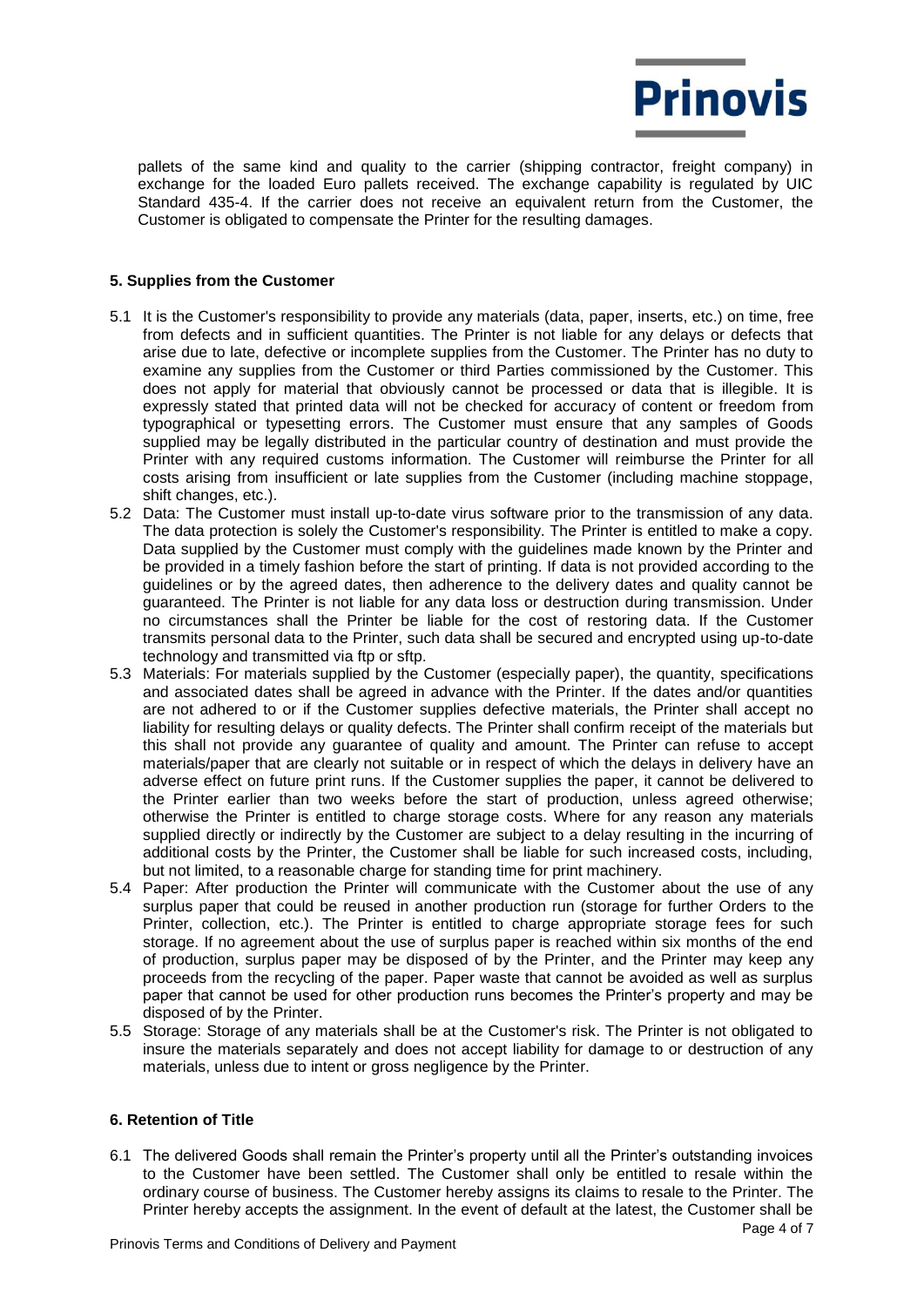

obligated to name the debtor of the assigned claim. Should the value of the Printer's existing securities exceed its claim by a total of more than 10%, at the Customer's request or that of a third party adversely affected by the Printer's overcollateralization, the Printer shall to that extent be obligated to release the securities (at the Printer's discretion).

6.2 If Goods delivered and owned by the Printer are processed or transformed, the Printer is to be regarded as the producer and retains ownership of the products at all stages of the processing. If third parties are involved in the processing or transformation, the Printer's ownership is limited to a share equivalent to the invoiced value of the Goods subject to retention of title. Property thus obtained counts as property subject to retention of title.

#### **7. Complaints, Warranty**

- 7.1 The Customer will examine preliminary and semi-finished products sent for correction/approval without delay. Any risk arising from defects is transferred to the Customer upon the statement of approval, unless theses are defects that developed or became noticeable only in the postapproval production process. Should the Customer delay the galley copies, proofs, etc. that are transmitted to it for inspection/approval, the delivery period shall be extended accordingly.
- 7.2 Immediately upon receipt, the Customer will verify that the Goods meet the contract specifications, taking into account the agreed processing, process-related industry standard tolerances and quality of paper used. Defects are to be reported immediately in writing and no later than one week after receipt of the Goods, and hidden defects no later than one week after discovery thereof, otherwise the warranty claim becomes void.
- 7.3 In deviation from 7.2, externally visible defects resulting from transport must be reported to the freight carrier and the Printer immediately following delivery (within 12 hours maximum), otherwise the Goods are considered free from transport damage. In case of an agreed delivery mode according to number 4.1, any claims shall, however, be processed between the Customer and the freight carrier.
- 7.4 If complaints are justified and the Printer is responsible for the defect, the Printer at its own discretion is obligated and entitled to rectify the defect and/or deliver a replacement. If the Printer does not fulfil this obligation within an appropriate period of time, if rectification is in the Printer's opinion possible only at unreasonable expense, or if repeated rectification attempts do not work, then the Customer may demand an appropriate reduction of the compensation (discount). If the defect is so serious that the Customer cannot use the Goods, then the Customer also has the right to withdraw from the defective Order. Further warranty or liability for damages, especially for consequential damages from defects, is excluded unless the Printer or its agents has acted intentionally or with gross negligence or qualities were expressly guaranteed.
- 7.5 Defects in part of the delivered Goods do not entitle the Customer to a claim against the complete delivery, unless partial delivery does not satisfy the needs of the Customer.
- 7.6 In the case of colored reproductions in any production processes, no objections may be raised due to negligible deviations from the original. The same shall apply to the comparison between other masters (e.g. digital proofs, press proofs) and the end product. Moreover, liability for defects that do not adversely affect the value or the usability, or affect it only minimally, shall be excluded.
- 7.7 No claims may be made based on deliveries involving excess or shortfall of up to 5% of the ordered amount. The amount delivered shall be invoiced.

#### **8. Liability**

- 8.1 Customer claims for reimbursement of damages and expenses are excluded, regardless of the legal grounds.
- 8.2 This exclusion of liability does not apply:
	- **to damages through intent or gross negligence;**
	- to negligent breaches of integral contractual duties, including breaches by statutory representatives or agents of the Printer: In this regard, the Printer is only liable for the direct average losses foreseeable for the type of product and typical for the kind of contract, with a maximum value equivalent to the net individual Order value of the relevant Order (including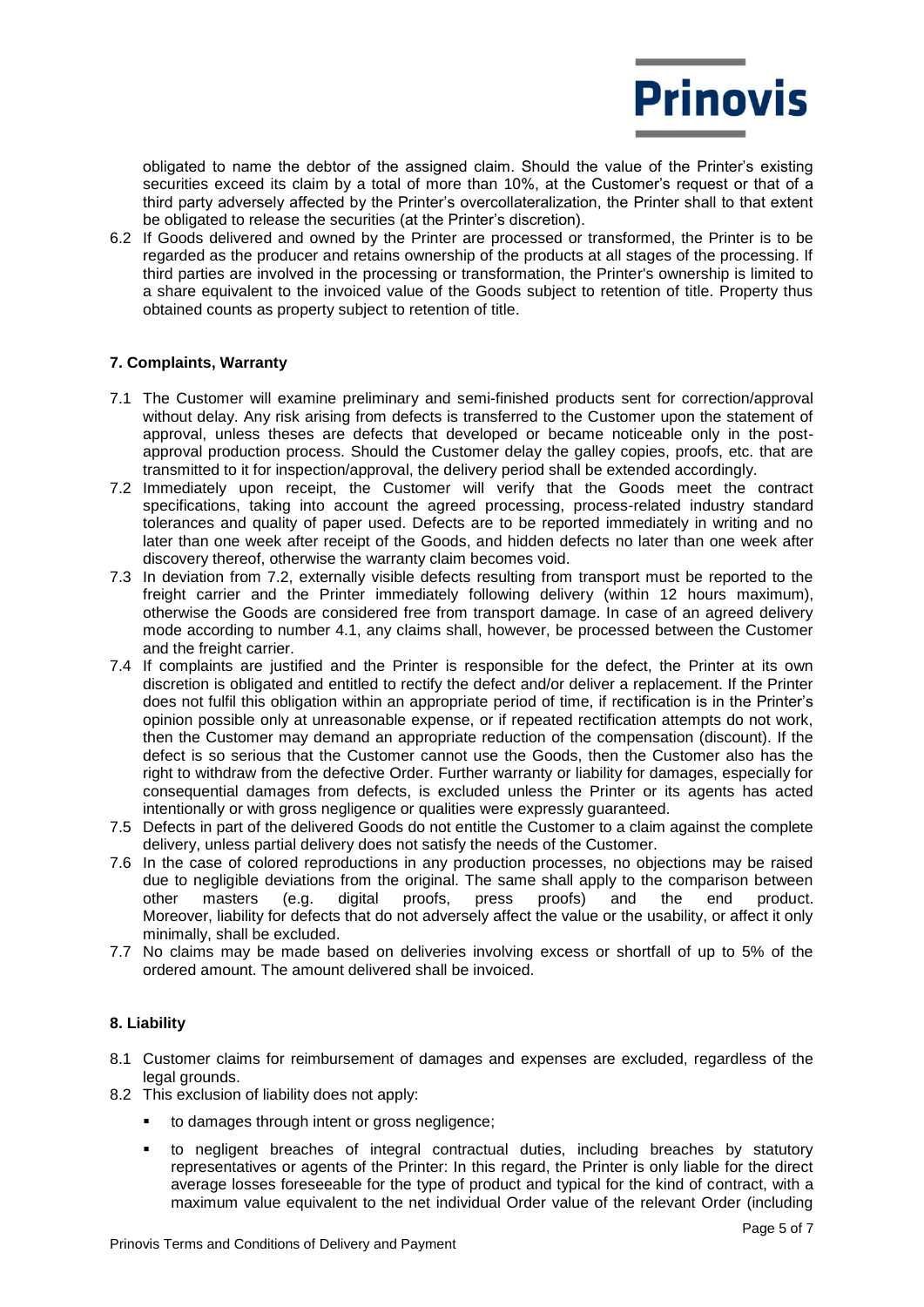

all losses of all claimants). Liability for any consequential damages (in particular loss of profit) is excluded, even if such loss would have been reasonably foreseeable or if the Printer had been advised of the possibility that such consequential damage could occur. Essential contractual obligations are those obligations that make possible proper fulfillment of the agreement and on which the party to the agreement relied and was entitled to rely.

- in case of culpable harm to life, body or health of the Customer;
- in case of fraudulently concealed defects with a guarantee given for the quality of the Goods;
- This does not affect liability according to product liability law.
- The Printer's liability for damages during transport is limited to the compensation to be provided from the assigned shipping company.
- 8.3 The Printer is not liable for impossibility, late provision, non-delivery, quality defects or other damages occurring due to force majeure or other events not foreseeable at the time the agreement was made and for which the Printer is not responsible. In particular, cases of force majeure include disruptions of operations through war, natural disasters, strike and lock-out, official orders, fire, power cuts and machinery breakdown at the Printer or at its suppliers as well as transport delays through route closures, unforeseeable traffic jams, adverse weather, unexpected waiting times at customs or the consequence of a change in the customs environment applicable to the Printer or the performance of its services.

#### **9. Limitation Period**

The limitation period for the Customer's claims for warranty (no. 7) is one year from the date of receipt of the Goods. This period does not apply if the Printer acted maliciously or with intent. Further claims for damages (no. 8) lapse one year after the claim has arisen or one year after the Customer became aware or should have become aware of its claim. This does not apply if the Printer acted with intent.

#### **10. Commercial Practice**

In commerce the business practices of the printing industry apply (e.g. no obligation to hand over intermediate products such as data, lithos or proofs created to produce the ordered end product) unless an order to the contrary was placed.

#### **11. Archiving**

Products owned by the Customer, in particular data and media, are only archived by the Printer beyond the date of transfer of the end product to the Customer or its agents if expressly agreed and in exchange for specific compensation. If the aforementioned items are to be insured, this must be arranged by the Customer itself unless otherwise agreed. Deletion of the data by the Printer shall occur, if not agreed otherwise, within 3 months of the end of the order. The Customer is responsible for storing its own data and keeping it available for itself.

#### **12. Regular Work**

Contracts for regularly recurring work may, if no fixed term was agreed, be terminated in writing with a notice period of at least 6 months and effective on the last day of the month. If a different period has been agreed in an individual contract, then this notice period overrides the aforementioned period.

#### **13. Industrial and Intellectual Property Rights**

13.1 The Customer is solely responsible for the content of the printed data as well as for checking duplication and distribution rights. The Customer alone is liable if third party rights, in particular copyrights or personal rights, are violated through the execution of its Order. The Customer must